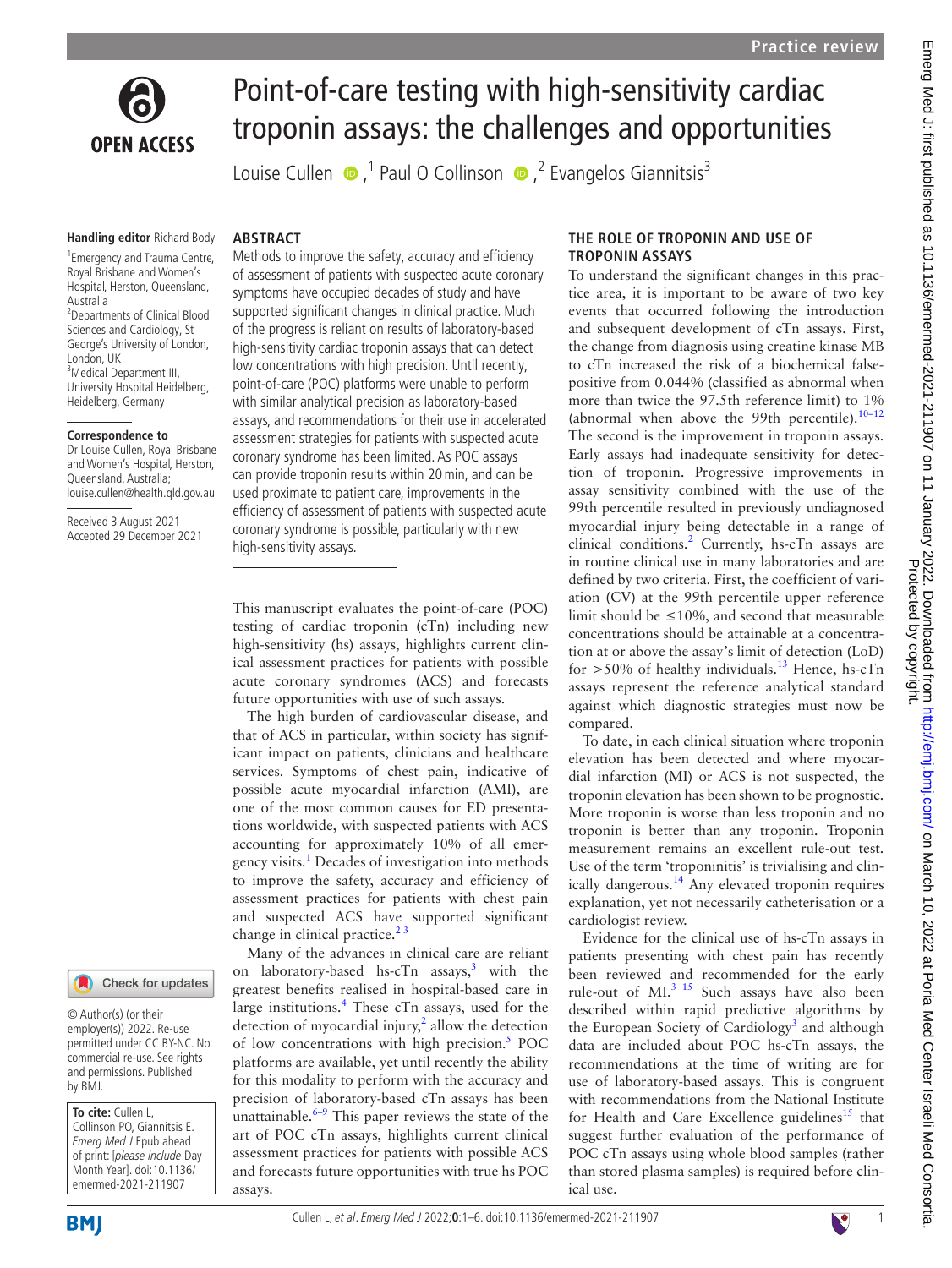<span id="page-1-0"></span>

| Performance characteristics of POCT troponin assays <sup>81618</sup><br>Table 1 |                                 |                                              |                                                            |                                                                    |                                                         |                                        |                       |  |
|---------------------------------------------------------------------------------|---------------------------------|----------------------------------------------|------------------------------------------------------------|--------------------------------------------------------------------|---------------------------------------------------------|----------------------------------------|-----------------------|--|
| Assay                                                                           | Platform                        | Company                                      | <b>Concentration at</b><br>10% CV                          | Specimen type                                                      | 99th percentile                                         | Per cent normals<br>$measured \ge$ LoD | Assay type/<br>device |  |
| hs-cTnI                                                                         | Atellica VTLi                   | <b>Siemens</b>                               | <b>NP</b><br>(20% CV 6.7 ng/L)                             | Li-heparin plasma                                                  | Overall:<br>$23$ ng/L<br>$F: 18$ ng/L<br>M: 27 ng/L     | Overall: 83.7%<br>F: 79.7%<br>M: 87.3% | hs; cds               |  |
| hs-cTnl/cTnl-II                                                                 | <b>PATHFAST</b>                 | <b>LSI Medience</b><br>(formerly Mitsubishi) | $15$ ng/L                                                  | Heparin-Na, heparin-<br>Li or EDTA whole<br>blood or plasma        | Overall:<br>27.9 ng/L<br>$F: 20.3$ ng/L<br>M: 29.7 ng/L | Overall: 66.3%<br>F: 52.8%<br>M: 78.8% | hs; cds               |  |
| hs-cTnI                                                                         | <b>TriageTrue</b>               | Quidel/Alere                                 | 4.4-8.4 ng/L (plasma)<br>$5.8 - 6.2$ ng/L<br>(whole blood) | EDTA whole blood or<br>plasma                                      | Overall:<br>20.5 ng/L<br>F: 14.4 ng/L<br>M: 25.7 ng/L   | Overall: $\geq 50\%$                   | hs; bls               |  |
| cTnI test pack                                                                  | <b>STRATUS CS Acute</b><br>Care | <b>Siemens</b>                               | $0.06$ µg/L                                                | Whole blood<br>(Li or NP heparin)<br>or plasma Li or Na<br>heparin | Overall:<br>$0.07 \mu q/L$                              |                                        | cs; bls               |  |
| Tnl                                                                             | AQT90 FLEX                      | Radiometer                                   | $0.027 \mu q/L$                                            | EDTA and<br>heparinised whole<br>blood and plasma                  | Overall: 0.023 µg/L                                     |                                        | cs; bls               |  |
| TnT                                                                             | AQT90 FLEX                      | Radiometer                                   | $0.026 \mu q/L$                                            | <b>EDTA</b> and<br>heparinised whole<br>blood and plasma           | Overall: 0.017 µg/L                                     |                                        | cs; bls               |  |
| Troponin I                                                                      | <b>RAMP</b>                     | Response Biomedical 0.21 µg/L                |                                                            | Only EDTA whole<br>blood                                           | Overall:<br>$<$ 0.10 $\mu$ g/L                          |                                        | Non-hs/cs; bls        |  |
| cTnl                                                                            | i-STAT                          | Abbott                                       | $0.1 \mu q/L$                                              | Na and Li<br>heparinised whole<br>blood and plasma                 | Overall:<br>$0.08 \mu g/L$                              |                                        | Non-hs/cs; cds        |  |
| Cardiac POC<br>troponin T                                                       | Cobas h 232                     | Roche                                        | 9.3% between 0.04 and<br>$0.2 \mu g/L$                     | Heparinised whole<br>blood                                         | <b>NP</b>                                               |                                        | Non-hs/cs; cds        |  |

Adapted from the International Federation of Clinical Chemistry and Laboratory Medicine—Clinical Applications of Cardiac Bio-Markers Updated tables [\(https://www.ifcc.org/](https://www.ifcc.org/media/477653/point-of-care-cardiac-troponin-i-and-t-assay-analytical-characteristics-designated-by-manufacturer-v012019.pdf) [media/477653/point-of-care-cardiac-troponin-i-and-t-assay-analytical-characteristics-designated-by-manufacturer-v012019.pdf](https://www.ifcc.org/media/477653/point-of-care-cardiac-troponin-i-and-t-assay-analytical-characteristics-designated-by-manufacturer-v012019.pdf)).

bls, bedside use; cds, compact desktop systems; cs, contemporary sensitivity; CV, coefficient of variation; hs-cTnI, high-sensitivity cardiac troponin I; Li, lithium; Na, sodium; NP, not provided; POCT, point-of-care test; TnI, troponin I; TnT, troponin T.

## **POINT-OF-CARE TROPONIN ASSAYS**

The performance characteristics of point-of-care test (POCT) troponin assays is summarised in [table](#page-1-0)  $1,16$  $1,16$  including newer assays that reach the analytical classification of hs assay. In addition to classification based on analytical performance, they can also be divided into compact desktop systems aimed solely at bedside use, and larger systems suitable for close to patient operation or use in an emergency testing facility. The analytical and clinical performance characteristics of these systems have been examined in independent evaluations.<sup>6–9 17 18</sup> Evaluation has occured using the same criteria as laboratory-based assays to a predicate method of comparable analytical sensitivity. In addition, three new prototype systems have been documented that have the potential for clinical use. $18-20$ 

Most evaluations of POCT troponin assays have been based on the ability to achieve comparable diagnostic classification for MI in comparison with laboratory-based assays, with diagnosis based on being able to detect troponin above the 99th percentile 3–6hours from presentation. POCT assays meeting contemporary sensitive criteria are reliable for ruling in AMI on admis-sion for samples exceeding the [9](#page-4-12)9th percentile,  $9$  yet may require sampling up to 6 hours postadmission for safe rule-out. $^{21}$ 

#### **Laboratory-based assays and accelerated diagnostic pathways**

Clinical studies of POC testing can be divided into those evaluating clinical diagnostic performance and those assessing the impact of these tests on patient flow and cost economics. The early POC studies, including Randomised Assessment of Treatment using Panel Assay of Cardiac markers (RATPAC) and Asia Pacific Evaluation of Chest pain Trial (ASPECT), evaluated older multimarker approaches incorporating creatine kinase, myoglobin and troponin.<sup>22 23</sup> These protocols enabled safe identification of low-risk patients who could be discharged early from hospital-based care. The subsequent introduction of laboratory-based troponin assays with higher analytical sensitivity and precision, enabled more accurate detection of small infarcts as well as faster diagnosis, and saw the interest in multimarker POC platforms falter. However, contemporary POC assay results incorporated into strategies with risk scores have been shown to be safe and accurate when compared with laboratory-based hs assay strategies. For example, the Troponinonly Manchester Acute Coronary Syndromes decision aid using POC cTnT results may enable one-third of ED patients to have ACS ruled out within 3 hours.<sup>24</sup> Additionally, the early measurement and detection of significant troponin elevation to rule-in MI using POC assays, including less sensitive systems has been shown.<sup>25</sup> Overall, however, the efficiency of contemporary POC clinical strategies cannot compete with the optimised laboratorybased hs-cTn protocols.

As there are no guideline-recommended accelerated diagnostic pathways using either contemporary or hs POC  $assays<sup>2 15</sup>$  $assays<sup>2 15</sup>$  $assays<sup>2 15</sup>$  to consider the benefits, an understanding of the utilisation of laboratory-based hs-cTn assays is crucial. Very low hs-cTn concentrations at admission, defined as hs-cTn close to or below the LoD in patients presenting more than >2hours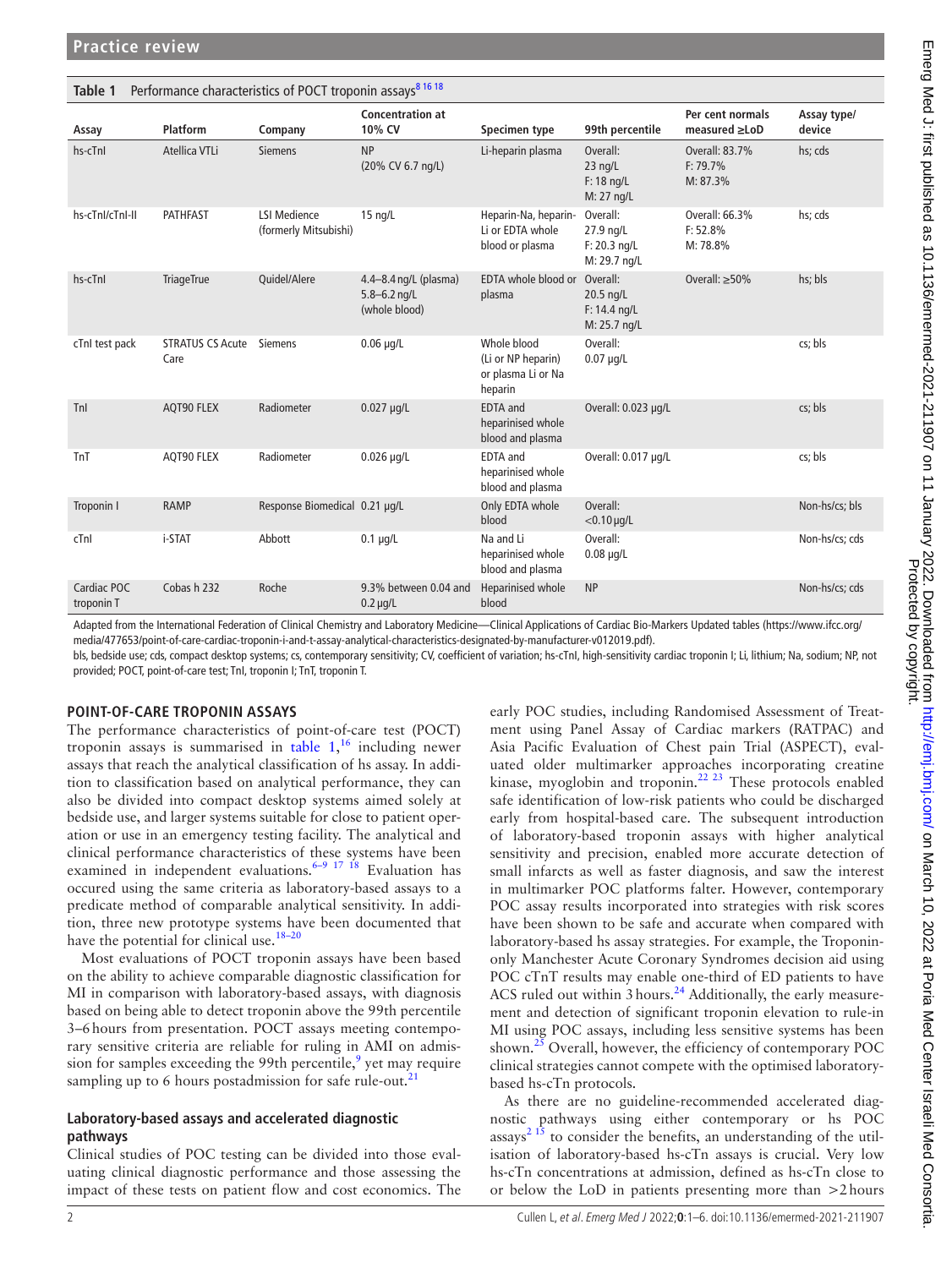<span id="page-2-0"></span>

| Table 2                                                     | Overview on the performance of fast rule-out strategies based on single and serial blood draw at 0 hour/1 hour |                |                             |                                                                                                                                                                                                            |                                    |                                    |                                        |                              |              |           |
|-------------------------------------------------------------|----------------------------------------------------------------------------------------------------------------|----------------|-----------------------------|------------------------------------------------------------------------------------------------------------------------------------------------------------------------------------------------------------|------------------------------------|------------------------------------|----------------------------------------|------------------------------|--------------|-----------|
|                                                             | <b>Test</b><br>principle                                                                                       | Company        | Meta-analysis<br>cohorts    | Troponin (ng/L)                                                                                                                                                                                            | Sensitivity<br>(pooled)            | NPV (pooled)                       | Proportion<br>eligible for<br>rule-out | Event rate<br>after rule-out |              |           |
|                                                             |                                                                                                                |                |                             |                                                                                                                                                                                                            |                                    |                                    |                                        | <b>MACE</b>                  | <b>Death</b> | MI        |
|                                                             |                                                                                                                |                |                             | 0-hour rule-out: single hs-cTNT <lod (sms)<="" td=""><td></td><td></td><td></td><td></td><td></td><td></td></lod>                                                                                          |                                    |                                    |                                        |                              |              |           |
| Pickering,<br>et al <sup>29</sup>                           | hs-cTnT                                                                                                        |                | 11 cohorts<br>9241 patients | $<$ LoD<br>$(5$ ng/L)                                                                                                                                                                                      | 98.7%<br>$(96.6 \text{ to } 99.5)$ | 99.3%<br>$(97.3 \text{ to } 99.8)$ | 30.60%                                 | 21/8059                      | 1.30%        | 14/8059   |
|                                                             |                                                                                                                |                |                             | ESC 0/1 hour: either very low 0 hour <lod <math="" and="" hs-ctn="" low="" or="" small="">\delta between 0 and 1 hour</lod>                                                                                |                                    |                                    |                                        |                              |              |           |
| Chiang, et<br>$al^{28}$<br>15 cohorts:<br>11014<br>patients | hs-cTnI                                                                                                        | Abbott         | 4 cohorts                   | Either very low<br>0 hour (<2 ng/L), or low hs-cTnI<br>$\left\langle \langle 5 \rangle \right\rangle$ and small $\delta \left\langle \langle 2 \rangle \right\rangle$ between<br>0 and 1 hour              | 98.1%<br>$(94.6 \text{ to } 99.3)$ | 99%<br>$(96.0 \text{ to } 100)$    | 50.00%                                 | <b>NA</b>                    | 0.10%        | <b>NA</b> |
|                                                             | hs-cTnI                                                                                                        | <b>Siemens</b> | 4 cohorts                   | Either very low<br>0 hour $(<0.5 \text{ ng/L})$ , or low hs-cTnI<br>$\left\langle \langle 5 \rangle \right\rangle$ and small $\delta \left\langle \langle 2 \rangle \right\rangle$ between<br>0 and 1 hour | 98.7%<br>$(97.3 \text{ to } 99.3)$ | 100%<br>$(99 \text{ to } 100)$     | 51.00%                                 | <b>NA</b>                    | 0.10%        | <b>NA</b> |
|                                                             | hs-cTnT                                                                                                        | Roche          | 7 cohorts<br>7744 patients  | Either very low<br>0 hour $(<5$ ng/L), or low hs-cTnT<br>$\left\langle \langle 12 \rangle \right\rangle$ and small $\delta \left\langle \langle 3 \rangle \right\rangle$<br>between 0 and 1 hour           | 98.4%<br>$(95.1 \text{ to } 99.5)$ | 99.6%<br>$(99.0 \text{ to } 99.9)$ | 55.00%                                 | <b>NA</b>                    | 0.10%        | <b>NA</b> |

ESC, European Society of Cardiology; hs-cTnI, high-sensitivity cardiac troponin I; LoD, limit of detection; MACE, major adverse cardiac events; MI, myocardial infarction; NA, not available; NPV, negative predictive value; SMS, single marker strategy.

after onset of symptoms, may rule-out an MI without the need for re-testing.<sup>[3](#page-4-2)</sup> The option to rule-out an MI using a single, very low hs-cTn concentration is particularly interesting for accelerating assessment and enabling discharge of low-risk patients from busy EDs.<sup>26 27</sup> Strong evidence supporting the safety and efficacy of instant and early rule-out protocols using laboratory-based assays exists [\(table](#page-2-0) 2).<sup>28, 29</sup> Care is needed in utilisation of such strategies though, as some patients are not able to precisely state the onset of their symptoms or to recall the exact time of the last chest pain episode. The proportion of patients who qualify for the 0-hour rule-out option is around 30% in a meta-analysis that included 11 cohorts with a total of 9241 participants. $^{29}$  $^{29}$  $^{29}$ 

For patients not meeting the criteria for single troponin testing, the interval between serial measurements should be long enough to overcome the troponin-blind period that is typically seen following the early hour(s) of an  $MI<sup>3</sup>$  Validated algorithms that allow for an earlier detection of an MI with re-testing using a hs assay after 1, 2 or 3 hours instead of 6–9hours that were recommended with less-sensitive troponin assays.<sup>[3](#page-4-2)</sup> At this stage, the algorithms are used to predict either a low probability (rule-out) or a high probability (rule-in) of a diagnosis of MI on follow-up and do not use the 99th percentile upper limit of normal.<sup>3</sup> They use lower thresholds and concentration changes optimised to rule-out MI with a sensitivity of >99%or higher thresholds to rule-in with a specificity of >75%. When diagnosis is uncertain, patients are classified to an intermediate risk zone and subsequent testing is recommended.

Serial testing of troponin is also required to detect a relevant rise or fall, a key principle to discriminate acute from chronic myocardial injury.<sup>[2](#page-4-1)</sup> Serial testing of troponin within 3 hours after the initial blood sample helps to establish an earlier diagnosis (rule-in) of non-ST-segment elevation myocardial infarction (NSTEMI), provided an hs-cTn assay is being used. Several strategies exist, with the 2020 European Society of Cardiology Guidelines on NSTE-ACS<sup>[4](#page-4-3)</sup> recommending the 0-hour to 1-hour algorithm in preference to the 0-hour to 3-hour algorithm. The 0-hour to 2-hour algorithm is recommended as an alternative. Faster diagnostic algorithms seem to perform reliably in patients with pre-existing structural heart disease, chronic kidney disease

and older adults, although proportion of patients who qualify for early rule-out MI decline, due to the high prevalence of chronic elevation of troponin.

## **Accuracy of POC hs-cTn**

Recent studies suggest that new POC hs-cTn assays are comparable to laboratory-based assays and that early assessment strategies (0-hour and 0-hour to 1-hour protocols) may also be achievable ([table](#page-3-0) 3). $67$  These studies have reported potential benefits, although used stored, rather than whole, blood.<sup>[6 7 20](#page-4-5)</sup> These studies show promise in that early rule-out using single samples and serial sampling strategies may be able to safely manage emergency patients with suspected ACS. However, a criticism of all these studies is that they have been performed using stored serum or plasma in controlled environments. Although studies demonstrate comparable diagnostic performance with laboratory-based assay they have not been performed using whole blood in the POC ED environment. However, one recent study of an hs-cTn POC assay has compared results using both whole blood and plasma has shown results that are analytically equivalent.<sup>30</sup> The theoretical health service benefits of rapid assessment strategies using POC hs-cTn assays described now require evaluation when implemented into clinical practice.

## **Potential role of POC assays**

A key benefit of POC assays is the short turnaround time with most reporting  $<$  20 min from testing to results.<sup>6–9 19 20</sup> With the need for serial cTn testing, older POC cTn assays have shown conflicting results in terms of reduced ED length of stay and economic benefits,  $31-33$  yet have been shown to improve the speed with which patients wih AMI are identified.<sup>34</sup> Indeed the recent Providing Rapid Out of Hospital Acute Cardiovascular Treatment 4 (PROACT-4) trial, where POC troponin was tested in the ambulance setting, reported only modest time-savings (0.3 hour) from first medical contact to discharge from ED or admission.<sup>[35](#page-4-24)</sup> As no studies have reported the impact of utilisation of POC hs-cTn assays in actual patient care (due to the newness of this technology), our understanding of the effects of accelerated risk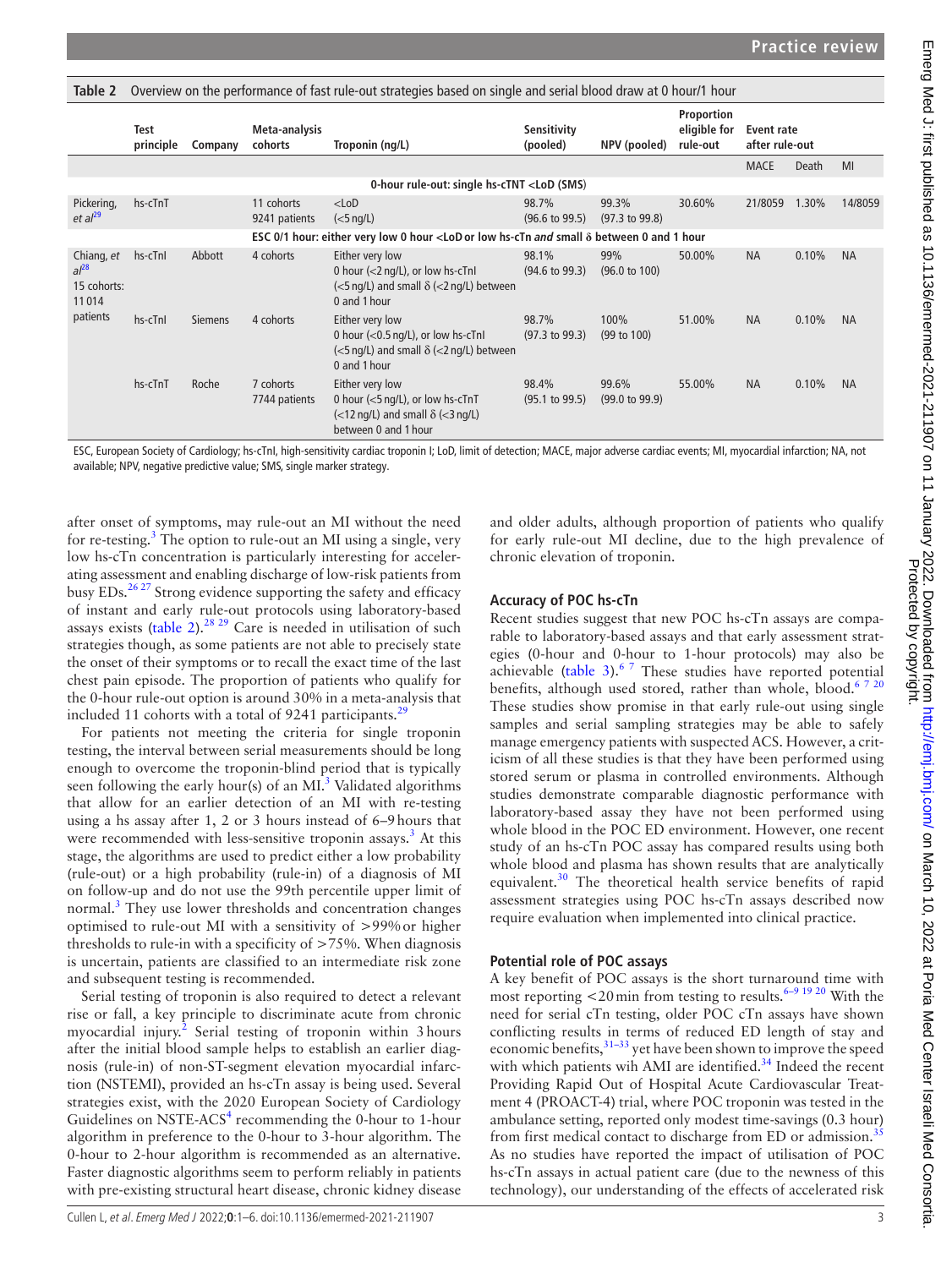<span id="page-3-0"></span>

| Table 3<br>Results from diagnostic accuracy studies of POCT hs-cTn assays at presentation for the diagnosis of AMI |                                   |                                           |                                   |                 |           |  |  |
|--------------------------------------------------------------------------------------------------------------------|-----------------------------------|-------------------------------------------|-----------------------------------|-----------------|-----------|--|--|
| POC assay                                                                                                          | <b>AUC</b><br>(95% CI)            | Comparator assay                          | <b>AUC</b><br>(95% CI)            | <b>Patients</b> | AMI rate  |  |  |
| PATHFAST POC hs-cTnl <sup>7</sup><br>(plasma)                                                                      | 0.91<br>$(0.89 \text{ to } 0.93)$ | cTnI-Architect<br>(fresh serum or plasma) | 0.90<br>$(0.87 \text{ to } 0.92)$ | 1279            | 134 (20%) |  |  |
| i-STAT Tnl-Nx <sup>20</sup> *<br>(plasma)                                                                          | 0.97<br>$(0.96 \text{ to } 0.99)$ | cTnI-Architect<br>(plasma)                | 0.97<br>$(0.95 \text{ to } 0.99)$ | 354             | 57 (16%)  |  |  |
| Minicare POC hs-cTnl <sup>9</sup><br>(whole blood)                                                                 | 0.88<br>$(0.83 \text{ to } 0.94)$ | cTnI-Architect<br>(serum or plasma)       | 0.91<br>$(0.87 \text{ to } 0.95)$ | 450             | 72 (16%)  |  |  |
|                                                                                                                    |                                   | I-Stat POC cTnl                           | 0.88<br>$(0.82 \text{ to } 0.94)$ |                 |           |  |  |
| Triage True POC hs-cTnl <sup>6</sup><br>(plasma)                                                                   | 0.95<br>$(0.93 \text{ to } 0.96)$ | cTnT Elecsys<br>(serum or plasma)         | 0.94<br>$(0.93 \text{ to } 0.96)$ | 1261            | 178 (14%) |  |  |
|                                                                                                                    |                                   | cTnI-Architect<br>(serum or plasma)       | 0.92<br>$(0.90 \text{ to } 0.93)$ |                 |           |  |  |

\*Analytical studies of this assay are pending.

AMI, acute myocardial infarction; AUC, area under the curve; hs-cTnI, high-sensitivity cardiac troponin I; POCT, point-of-care test.

stratification on health systems is also derived from reports using laboratory-based assays. Patient risk stratification and management practices vary considerably between hospitals, countries and continents. Adoption of accelerated assessment strategies has been shown to have significant benefits for health services internationally, including sites in Europe and Australia.<sup>[4 26 27 36](#page-4-3)</sup> Rates of major adverse cardiovascular events at 30 days in lowrisk patients postadoption of strategies remain low  $(<1\%)$ .<sup>[36](#page-4-25)</sup> The effects of implementation of a 0-hour to 1-hour algorithm was evaluated by two registries reporting that more patients could be discharged, with shorter lengths of stay in the ED, and without an excess of resources for work-up compared with the 0-hour to 3-hour protocol.<sup>26 27</sup> Notably, rates of coronary angiography and functional testing remained consistently low after implementation of the 0-hour to 1-hour protocol instead of the 0-hour to 3-hour protocol. A similar finding has been reported in the High-sensitivity troponin in the evaluation of patients with suspected acute coronary syndrome(High-STEACS) and High-Sensitivity Cardiac Troponin on Presentation to Rule Out Myocardial Infarction (HiSTORIC) trials.<sup>37</sup> 38</sup> In contrast, the randomised Rapid Assessment of Possible ACS in the Emergency Department With High-Sensitivity Troponin T (RAPID-TnT) study evaluating a 0-hour to 1-hour protocol and 0-hour to 3-hour protocol showed the use of invasive coronary investigation was increased among patients with newly identified lowconcentration troponin elevations.<sup>36</sup>

Although diagnostic protocols are getting faster and demonstrate additional benefits including safety of discharge, reduction of the length of ED stay and cost-effectiveness, the global implementation rate of hs troponin assays is far behind expectations. A 2019 survey<sup>39</sup> found that only 41% of hospitals worldwide use hs-cTn assays and <10% implement a 0-hour/1-hour or 0-hour/2-hour protocol. Possible reasons for this include infrastructural barriers that hinder embracing the benefits of shorter turnaround times for results, which may be negated by access to hs POC assays.

#### **The future of POC troponin assays**

Within the busy ED, opportunities to safely improve the efficiency of assessment of patients are welcomed. POC analysis of key biomarkers enables clinicians to have results proximate to care, assisting in diagnosis and disposition planning. With the advent of POC hs-cTn assays, the potential of a single analysis of cTn (0 hour only) with the ability to immediately rule-out an AMI for some patients needing evaluation for possible MI is attractive, and may improve efficiency in assessment if this

strategy is adopted into clinical care.<sup>[3](#page-4-2)</sup> A key dependency on the impact of POC devices is confidence that results are reliable and accurate, and that all pathology investigations that are required are available. Consideration of the entire process of assessment is paramount for effective utilisation of POC testing. For example, without additional investigation results, such as haemoglobin, electrolytes and creatinine being readily available, POC hs-cTn assays may not have a significant impact on ED efficiency. The literature to date illustrates that it is not the provision of rapid cTn results alone that is important but their inclusion within a clinical decision-making pathway.<sup>[32](#page-4-26)</sup> Widespread adoption of change also requires systematic clinical redesign of assessment pathways to achieve maximum impact.[4](#page-4-3)

Currently, most patients with proximate symptoms of suspected ACS are referred to places where definitive risk stratification can occur. Access to POC hs-cTn assays may change this, yet this would be reliant on several key issues being addressed. These issues include the availability of POC hs-cTn, a proven record of safety and accuracy in ruling out AMI on a single blood draw, and potentially that samples are able to be performed using finger stick (rather than a technically more complex venepuncture) to enable less skilled personnel to accurately test. If these issues are addressed, primary care physicians (who in many places around the world currently perform and report ECGs) would also be able to assess and rule-out the need for patients at low risk of an MI being referred to local EDs. Such use of in the primary care setting may be highly beneficial to safely identify low-risk patients due to the lower prevalence of ACS in this cohort. A similar strategy may be supported in cardiologists' rooms or outpatients where at-risk patients may be seen.

Correct identification of higher risk patients for NSTEMI in the prehospital setting may also prove valuable.<sup>40</sup> Variation in the in-hospital management of patients with AMI occurs, correlating with the availability of cardiac procedures $41$  and patients with NSTEMIs or other acute cardiac conditions are ideally managed with specialist cardiac care. The ability to identify patients suspected of having ACS early with elevated troponin values in the prehospital phase of care may support the correct disposition of patients and avoid the need for secondary transfer $42$  reducing burden on healthcare and ambulance services. The results of studies into prehospital use of POC assays currently underway are eagerly awaited, including those from the Acute Rule out of non ST-segment elevation acute coronary syndrome in the (pre) hospital setting by HEART score assessment and a single poInt of CAre troponin  $(ARTICA)^{43}$  $(ARTICA)^{43}$  $(ARTICA)^{43}$  and Pre-hospital Evaluation of Sensitive Troponin (PRESTO)<sup>[44](#page-5-6)</sup> trials.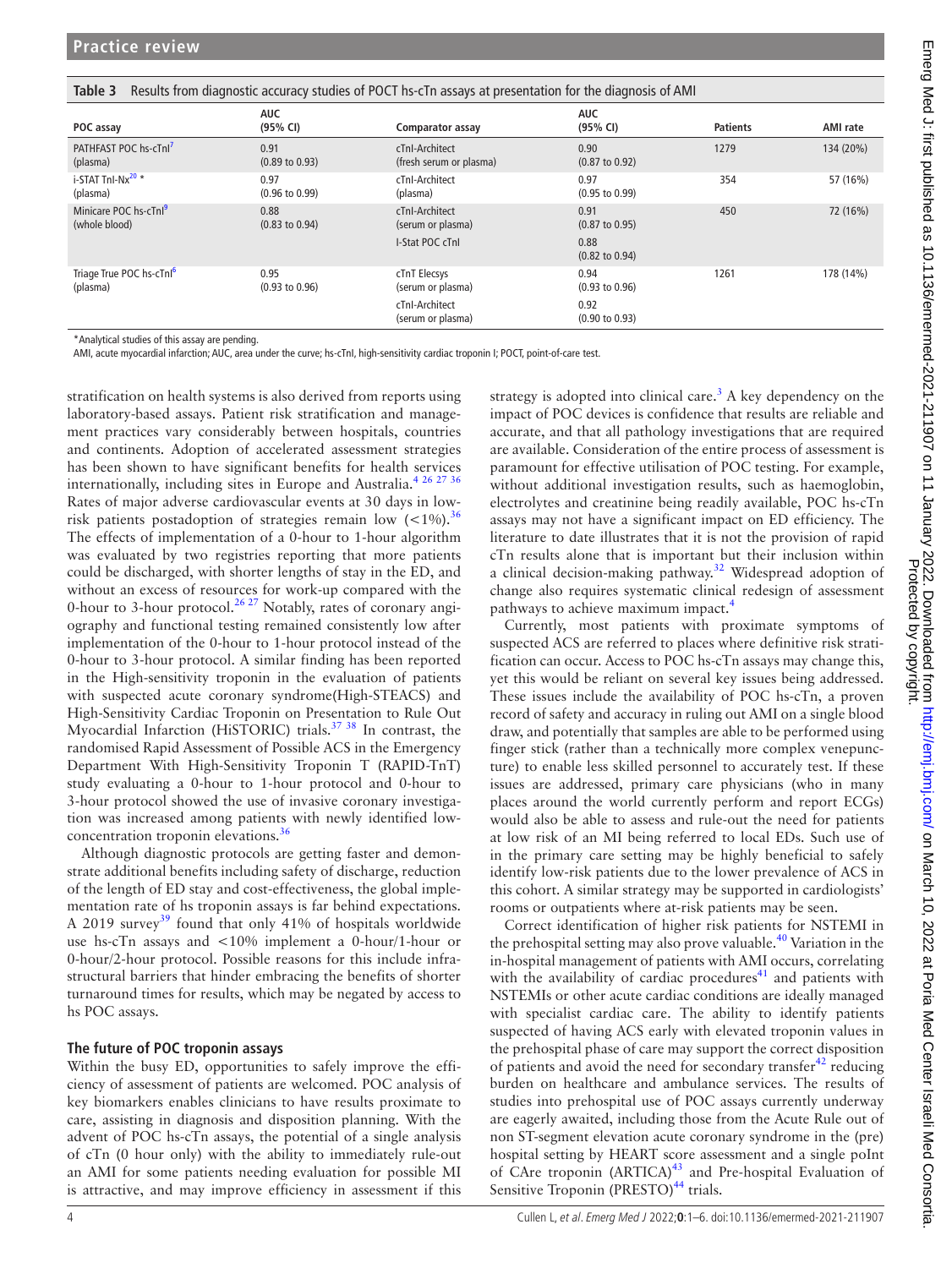# **Practice review**

## **CONCLUSION**

The evolution of troponin assays continues, and POCT hs-cTn assays soon will become more widely accessible. Evidence is required to ensure that emerging POCT hs-cTn assays meet both analytical and clinical needs, and robust redesign of models of care will be needed to maximise the potential benefits. Randomised controlled trials incorporating POCT hs-cTn are required to identify the impact on assessment of patients with suspected ACS in emergency, prehospital and primary care settings.

#### **Twitter** Louise Cullen [@louiseacullen](https://twitter.com/louiseacullen)

**Acknowledgements** The authors would like to acknowledge the editorial assistance of Jill A Sellers, BSPharm, PharmD.

**Contributors** All authors have fully participated in the concept, research, planning, development and writing of this manuscript.

**Funding** The authors have not declared a specific grant for this research from any funding agency in the public, commercial or not-for-profit sectors.

**Competing interests** LC reports research grants awarded to the Royal Brisbane and Women's Hospital from Abbott Diagnostics, Siemens and Beckman Coulter, and consulting fees/honoraria from Abbott Diagnostics, Beckman Coulter, Glycardial and Siemens Healthineers. POC is the associate editor of The Journal of Applied Laboratory Medicine and consultant to the IFCC Cardiac Biomarkers group, both non-remunerated positions. EG reports no competing interests.

Patient and public involvement Patients and/or the public were not involved in the design, or conduct, or reporting, or dissemination plans of this research.

**Patient consent for publication** Not applicable.

**Ethics approval** This study does not involve human participants.

**Provenance and peer review** Not commissioned; externally peer reviewed.

**Open access** This is an open access article distributed in accordance with the Creative Commons Attribution Non Commercial (CC BY-NC 4.0) license, which permits others to distribute, remix, adapt, build upon this work non-commercially, and license their derivative works on different terms, provided the original work is properly cited, appropriate credit is given, any changes made indicated, and the use is non-commercial. See: <http://creativecommons.org/licenses/by-nc/4.0/>.

#### **ORCID iDs**

Louise Cullen <http://orcid.org/0000-0001-6611-8229> Paul O Collinson <http://orcid.org/0000-0002-7000-5996>

## **REFERENCES**

- <span id="page-4-0"></span>1 Anderson JL, Morrow DA. Acute myocardial infarction. [N Engl J Med](http://dx.doi.org/10.1056/NEJMra1606915) 2017;376:2053–64.
- <span id="page-4-1"></span>2 Thygesen K, Alpert JS, Jaffe AS, et al. Fourth universal definition of myocardial infarction (2018). [Circulation](http://dx.doi.org/10.1161/CIR.0000000000000617) 2018;138:e618–51.
- <span id="page-4-2"></span>3 Collet JP, Thiele H, Barbato E. ESC guidelines for the management of acute coronary syndromes in patients presenting without persistent ST-segment elevation. Eur Heart J 2020;2021:1289–367.
- <span id="page-4-3"></span>4 Greenslade JH, Parsonage W, Foran L, et al. Widespread introduction of a highsensitivity troponin assay: assessing the impact on patients and health services. J Clin [Med](http://dx.doi.org/10.3390/jcm9061883) 2020;9:1883.
- <span id="page-4-4"></span>5 Apple FS, Collinson PO, IFCC Task Force on Clinical Applications of Cardiac Biomarkers. Analytical characteristics of high-sensitivity cardiac troponin assays. Clin [Chem](http://dx.doi.org/10.1373/clinchem.2011.165795) 2012;58:54–61.
- <span id="page-4-5"></span>6 Boeddinghaus J, Nestelberger T, Koechlin L, et al. Early diagnosis of myocardial infarction with point-of-care high-sensitivity cardiac troponin I. [J Am Coll Cardiol](http://dx.doi.org/10.1016/j.jacc.2019.12.065) 2020;75:1111–24.
- <span id="page-4-27"></span>7 Sörensen NA, Neumann JT, Ojeda F, et al. Diagnostic evaluation of a high-sensitivity troponin I point-of-care assay. [Clin Chem](http://dx.doi.org/10.1373/clinchem.2019.307405) 2019;65:1592-601.
- <span id="page-4-17"></span>8 Apple FS, Schulz K, Schmidt CW, et al. Determination of sex-specific 99th percentile upper reference limits for a point of care high sensitivity cardiac troponin I assay. Clin [Chem Lab Med](http://dx.doi.org/10.1515/cclm-2021-0262) 2021;59:1574–8.
- <span id="page-4-12"></span>9 Venge P, van Lippen L, Blaschke S, et al. Equal clinical performance of a novel pointof-care cardiac troponin I (cTnI) assay with a commonly used high-sensitivity cTnI assay. [Clin Chim Acta](http://dx.doi.org/10.1016/j.cca.2017.03.023) 2017;469:119–25.
- <span id="page-4-6"></span>10 Alpert JS, Thygesen K, Antman E, et al. Myocardial infarction redefined--a consensus document of The Joint European Society of Cardiology/American College of Cardiology Committee for the redefinition of myocardial infarction. [J Am Coll Cardiol](http://dx.doi.org/10.1016/s0735-1097(00)00804-4) 2000;36:959–69.
- 11 Nomenclature and criteria for diagnosis of ischemic heart disease. Report of the Joint International Society and Federation of Cardiology/World health organization Task force on standardization of clinical nomenclature. [Circulation](http://dx.doi.org/10.1161/01.CIR.59.3.607) 1979;59:607–9.
- 12 Thygesen K, Alpert JS, White HD, et al. Universal definition of myocardial infarction. [Circulation](http://dx.doi.org/10.1161/CIRCULATIONAHA.107.187397) 2007;116:2634–53.
- <span id="page-4-7"></span>13 Wu AHB, Christenson RH, Greene DN, et al. Clinical laboratory practice recommendations for the use of cardiac troponin in acute coronary syndrome: expert opinion from the Academy of the American association for clinical chemistry and the task force on clinical applications of cardiac Bio-Markers of the International Federation of clinical chemistry and laboratory medicine. [Clin Chem](http://dx.doi.org/10.1373/clinchem.2017.277186) 2018;64:645-55.
- <span id="page-4-8"></span>14 Eggers KM, Jernberg T, Lindahl B. Cardiac troponin elevation in patients without a specific diagnosis. [J Am Coll Cardiol](http://dx.doi.org/10.1016/j.jacc.2018.09.082) 2019;73:1-9.
- <span id="page-4-9"></span>15 Diagnostics guidance [DG40]. Diagnostics assessment Committee National Institute for health and care excellence. high-sensitivity troponin tests for the early rule out of NSTEMI. NICE, 2020.
- <span id="page-4-10"></span>16 IFCC Committee on Clinical Applications of Cardiac Bio-Markers (C-CB). High sensitivity cardiac troponin I and T assay analytical characteristics, 2020. Available: [https://www.ifcc.org/media/478592/high-sensitivity-cardiac-troponin-i-and-t-assay](https://www.ifcc.org/media/478592/high-sensitivity-cardiac-troponin-i-and-t-assay-analytical-characteristics-designated-by-manufacturer-v072020.pdf)[analytical-characteristics-designated-by-manufacturer-v072020.pdf](https://www.ifcc.org/media/478592/high-sensitivity-cardiac-troponin-i-and-t-assay-analytical-characteristics-designated-by-manufacturer-v072020.pdf) [Accessed 31 July 2021].
- 17 Apple FS, Murakami MM, Christenson RH, et al. Analytical performance of the i-STAT cardiac troponin I assay. [Clin Chim Acta](http://dx.doi.org/10.1016/j.cccn.2004.03.010) 2004;345:123–7.
- <span id="page-4-11"></span>18 Zhang R, Hong Y, Shi J, et al. Analytical characterization and clinical performance evaluation of a new point-of-care testing system for high-sensitivity cardiac troponin I assay. [Ann Clin Biochem](http://dx.doi.org/10.1177/00045632211027604) 2021;58:579–85.
- 19 Braga F, Aloisio E, Panzeri A, et al. Analytical validation of a highly sensitive point-of-care system for cardiac troponin I determination. [Clin Chem Lab Med](http://dx.doi.org/10.1515/cclm-2019-0801) 2019;58:138–45.
- <span id="page-4-28"></span>20 Pickering JW, Young JM, George PM, et al. Validity of a novel point-of-care troponin assay for single-test rule-out of acute myocardial infarction. [JAMA Cardiol](http://dx.doi.org/10.1001/jamacardio.2018.3368) 2018;3:1108–12.
- <span id="page-4-13"></span>21 Suh D, Keller DI, Hof D, et al. Rule-out of non-ST elevation myocardial infarction by five point of care cardiac troponin assays according to the 0 h/3 H algorithm of the European Society of cardiology. [Clin Chem Lab Med](http://dx.doi.org/10.1515/cclm-2017-0486) 2018;56:649–57.
- <span id="page-4-14"></span>22 Than M, Cullen L, Reid CM, et al. A 2-h diagnostic protocol to assess patients with chest pain symptoms in the Asia-Pacific region (aspect): a prospective observational validation study. [Lancet](http://dx.doi.org/10.1016/S0140-6736(11)60310-3) 2011;377:1077-84.
- 23 Goodacre SW, Bradburn M, Cross E, et al. The randomised assessment of treatment using panel assay of cardiac markers (RATPAC) trial: a randomised controlled trial of point-of-care cardiac markers in the emergency department. [Heart](http://dx.doi.org/10.1136/hrt.2010.203166) 2011;97:190-6.
- <span id="page-4-15"></span>24 Body R, Almashali M, Morris N, et al. Diagnostic accuracy of the T-MACS decision aid with a contemporary point-of-care troponin assay. [Heart](http://dx.doi.org/10.1136/heartjnl-2018-313825) 2019;105:768-74.
- <span id="page-4-16"></span>25 Rasmussen MB, Stengaard C, Sørensen JT, et al. Predictive value of routine point-ofcare cardiac troponin T measurement for prehospital diagnosis and risk-stratification in patients with suspected acute myocardial infarction. Eur Heart J Acute Cardiovasc [Care](http://dx.doi.org/10.1177/2048872617745893) 2019;8:299–308.
- <span id="page-4-18"></span>26 Stoyanov KM, Hund H, Biener M, et al. RAPID-CPU: a prospective study on implementation of the ESC 0/1-hour algorithm and safety of discharge after rule-out of myocardial infarction. [Eur Heart J Acute Cardiovasc Care](http://dx.doi.org/10.1177/2048872619861911) 2020;9:39-51.
- 27 Twerenbold R, Costabel JP, Nestelberger T, et al. Outcome of applying the ESC 0/1-hour algorithm in patients with suspected myocardial infarction. [J Am Coll Cardiol](http://dx.doi.org/10.1016/j.jacc.2019.05.046) 2019;74:483–94.
- <span id="page-4-19"></span>28 Chiang C-H, Chiang C-H, Lee GH, et al. Safety and efficacy of the European Society of cardiology 0/1-hour algorithm for diagnosis of myocardial infarction: systematic review and meta-analysis. [Heart](http://dx.doi.org/10.1136/heartjnl-2019-316343) 2020;106:985-91.
- <span id="page-4-20"></span>29 Pickering JW, Than MP, Cullen L, et al. Rapid rule-out of acute myocardial infarction with a single high-sensitivity cardiac troponin T measurement below the limit of detection: a collaborative meta-analysis. [Ann Intern Med](http://dx.doi.org/10.7326/M16-2562) 2017;166:715-24.
- <span id="page-4-21"></span>30 Gopi V, Milles B, Spanuth E, et al. Comparison of the analytical performance of the PATHFAST high sensitivity cardiac troponin I using fresh whole blood vs. fresh plasma samples. [Clin Chem Lab Med](http://dx.doi.org/10.1515/cclm-2021-0354) 2021;59:1579-84.
- <span id="page-4-22"></span>31 Apple FS, Chung AY, Kogut ME, et al. Decreased patient charges following implementation of point-of-care cardiac troponin monitoring in acute coronary syndrome patients in a community hospital cardiology unit. [Clin Chim Acta](http://dx.doi.org/10.1016/j.cca.2006.02.011) 2006;370:191–5.
- <span id="page-4-26"></span>32 Bradburn M, Goodacre SW, Fitzgerald P, et al. Interhospital variation in the RATPAC trial (randomised assessment of treatment using panel assay of cardiac markers). [Emerg Med J](http://dx.doi.org/10.1136/emj.2010.108522) 2012;29:233–8.
- 33 Carlton E, Campbell S, Ingram J, et al. Randomised controlled trial of the limit of detection of troponin and ECG discharge (LoDED) strategy versus usual care in adult patients with chest pain attending the emergency department: study protocol. BMJ [Open](http://dx.doi.org/10.1136/bmjopen-2018-025339) 2018;8:e025339.
- <span id="page-4-23"></span>34 Goyder C, Tan PS, Verbakel J, et al. Impact of point-of-care panel tests in ambulatory care: a systematic review and meta-analysis. [BMJ Open](http://dx.doi.org/10.1136/bmjopen-2019-032132) 2020;10:e032132.
- <span id="page-4-24"></span>35 Ezekowitz JA, Welsh RC, Weiss D, et al. Providing rapid out of hospital acute cardiovascular treatment 4 (PROACT-4). [J Am Heart Assoc](http://dx.doi.org/10.1161/JAHA.115.002859) 2015;4:e002859.
- <span id="page-4-25"></span>36 Chew DP, Lambrakis K, Blyth A, et al. A randomized trial of a 1-hour troponin T protocol in suspected acute coronary syndromes: the rapid assessment of possible